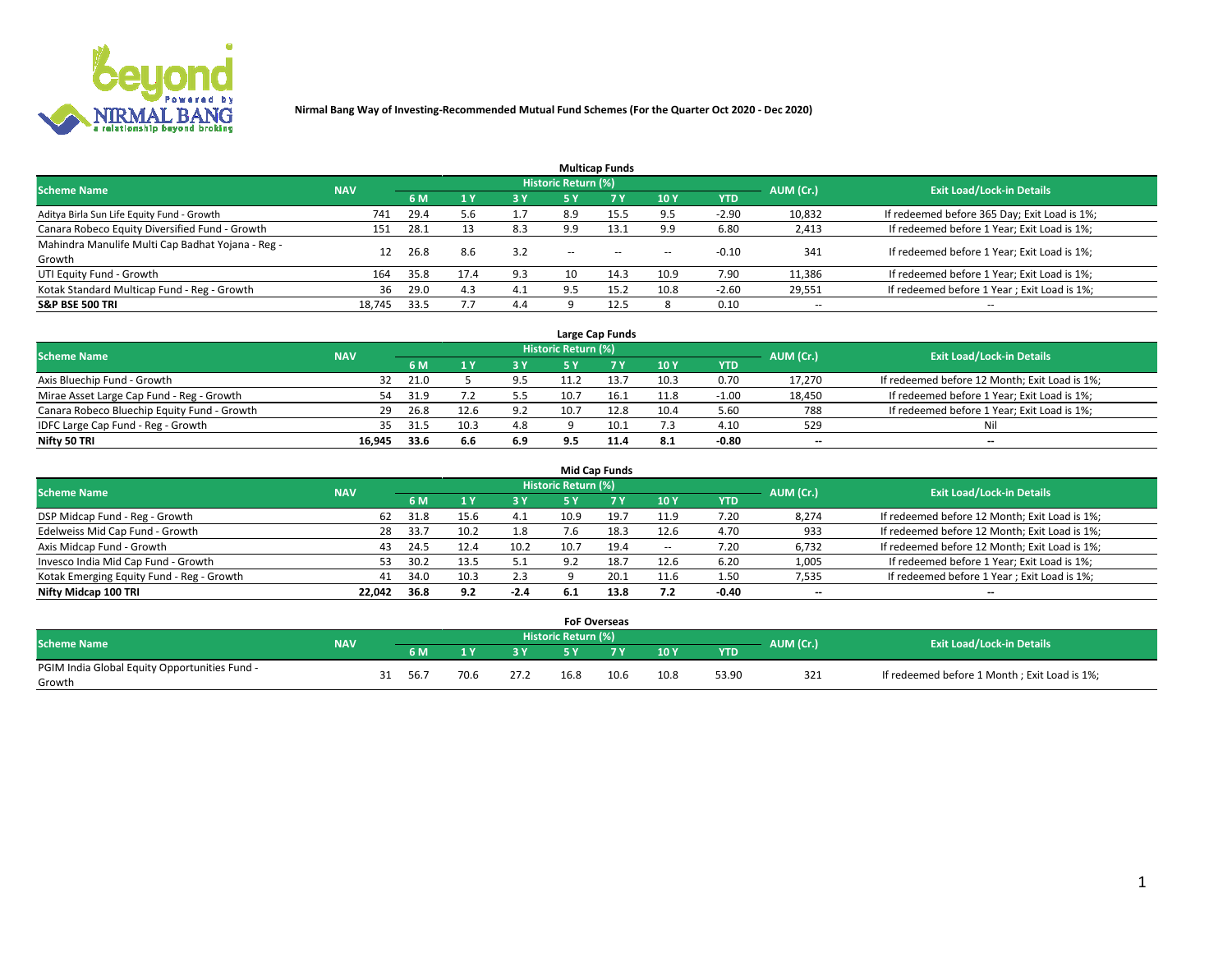

|                                                  |            |      |        |     |                     | Large & Midcap |      |            |                          |                                              |
|--------------------------------------------------|------------|------|--------|-----|---------------------|----------------|------|------------|--------------------------|----------------------------------------------|
| <b>Scheme Name</b>                               | <b>NAV</b> |      |        |     | Historic Return (%) |                |      |            | AUM (Cr.)                | <b>Exit Load/Lock-in Details</b>             |
|                                                  |            | 6 M  |        | 3 Y | <b>5 Y</b>          | 7Y             | 10Y  | <b>YTD</b> |                          |                                              |
| Mirae Asset Emerging Bluechip Fund - Growth      | 60         | 33.8 | 14.3   | 6.7 | 14.1                | 24             | 17.7 | 3.60       | 11,466                   | If redeemed before 1 Year; Exit Load is 1%;  |
| Canara Robeco Emerging Equities - Growth         | 102        | 30.1 | 13.4   | 4.2 | 10.5                | 22.7           | 15.2 | 5.60       | 5,987                    | If redeemed before 1 Year; Exit Load is 1%;  |
| Principal Emerging Bluechip Fund - Growth        | 111        | 29.9 | 10.2   | 1.3 | 10.1                | 19.4           | 12.1 | 2.70       | 2,119                    | If redeemed before 365 Day; Exit Load is 1%; |
| Invesco India Growth Opportunities Fund - Growth | 36         | 27.3 |        | 5.1 | 9.6                 | 14.1           | 10   | $-0.60$    | 2,960                    | If redeemed before 1 Year; Exit Load is 1%;  |
| Sundaram Large and Mid Cap Fund - Reg - Growth   | 34         | 26.7 | $-1.2$ | 3.5 | 8.7                 | 14.4           | 8.3  | $-6.60$    | 1,252                    | If redeemed before 365 Day; Exit Load is 1%; |
| NIFTY Large Midcap 250 TRI                       | 7.483      | 33.9 | 9.2    | 3.3 | 9.2                 | 14.5           |      | 0.90       | $\overline{\phantom{a}}$ | --                                           |

| <b>Focused Funds</b>                                |            |      |     |       |                            |           |       |            |                          |                                               |  |  |
|-----------------------------------------------------|------------|------|-----|-------|----------------------------|-----------|-------|------------|--------------------------|-----------------------------------------------|--|--|
| <b>Scheme Name</b>                                  | <b>NAV</b> |      |     |       | <b>Historic Return (%)</b> |           |       |            | AUM (Cr.)                | <b>Exit Load/Lock-in Details</b>              |  |  |
|                                                     |            | 6 M  |     | 73 Y. | 5 Y                        | <b>7Y</b> | 10 Y  | <b>YTD</b> |                          |                                               |  |  |
| Axis Focused 25 Fund - Growth                       | 31         | 27.1 | 5.1 | 6.6   | 11.9                       | 14.2      | $\!-$ | $-0.70$    | 11.455                   | If redeemed before 12 Month; Exit Load is 1%; |  |  |
| ICICI Prudential Focused Equity Fund - Ret - Growth | 30         | 23.0 | 6.1 | 2.9   | 6.5                        | 10.1      | 7.1   | 4.40       | 795                      | If redeemed before 1 Year; Exit Load is 1%;   |  |  |
| SBI Focused Equity Fund - Growth                    | 146        | 16.3 | 1.9 |       | 9.6                        | 16.2      | 12.7  | $-4.80$    | 10,114                   | If redeemed before 1 Year; Exit Load is 1%;   |  |  |
| <b>S&amp;P BSE 500 TRI</b>                          | 18.745     | 33.5 | 7.7 | 4.4   |                            | 12.5      | 8     | 0.10       | $\overline{\phantom{m}}$ | $- -$                                         |  |  |

|                                    |            |      |      |                     |     | <b>Small Cap Funds</b> |                          |       |           |                                               |
|------------------------------------|------------|------|------|---------------------|-----|------------------------|--------------------------|-------|-----------|-----------------------------------------------|
| <b>Scheme Name</b>                 | <b>NAV</b> |      |      | Historic Return (%) |     |                        |                          |       | AUM (Cr.) | <b>Exit Load/Lock-in Details</b>              |
|                                    |            | 6 M  |      | 3 Y                 |     |                        | 10Y                      | YTD   |           |                                               |
| Axis Small Cap Fund - Reg - Growth | 34         | 32.6 | 10.9 | 8.3                 |     | $- -$                  | $\overline{\phantom{a}}$ | 4.50  | 2,930     | If redeemed before 12 Month; Exit Load is 1%; |
| DSP Small Cap Fund - Reg - Growth  | 60         | 45.5 |      |                     |     |                        | 12.7                     | 12.20 | 5,320     | If redeemed before 12 Month; Exit Load is 1%; |
| SBI Small Cap Fund - Growth        | 58         | 35.8 |      |                     |     |                        | 16.4                     | 8.80  | 5,321     | If redeemed before 1 Year; Exit Load is 1%;   |
| Nifty Smallcap 100 TRI             | 7.262      | 54.4 | 9.6  | -8.9                | 2.4 |                        | 3.9                      | 1.40  | $-$       | $\overline{\phantom{a}}$                      |

| <b>Scheme Name</b>                           | <b>NAV</b> |      |      | <b>Historic Return (%)</b> |               |                |                          |            | AUM (Cr.) | <b>Exit Load/Lock-in Details</b> |
|----------------------------------------------|------------|------|------|----------------------------|---------------|----------------|--------------------------|------------|-----------|----------------------------------|
|                                              |            | 6 M  |      | 3 Y                        |               | 7 <sub>V</sub> | 10Y                      | <b>YTD</b> |           |                                  |
| Aditya Birla Sun Life Tax Relief 96 - Growth | 32         | 24.2 |      | 2.8                        | 8.6           | 15.5           | 9.6                      | 0.40       | 11,123    | Ni                               |
| Axis Long Term Equity Fund - Growth          | 48         | 21.0 | 2.8  | 6.3                        | 9.2           |                | 13.8                     | $-2.60$    | 21,836    | Nil                              |
| Canara Robeco Equity Tax Saver Fund - Growth | 76         | 30.9 | 16.5 | 10                         | 10.6          | 14.3           | 10.4                     | 10.50      | 1,181     |                                  |
| Invesco India Tax Plan - Growth              | 55         | 28.7 | 9.5  | 6.1                        | 9.3           |                |                          | 2.60       | 1,134     | Ni                               |
| Mirae Asset Tax Saver Fund - Reg - Growth    | 20         | 36.2 | 13.4 |                            | $\sim$ $\sim$ | $\sim$         | $\overline{\phantom{a}}$ | 3.50       | 4,271     | Ni                               |
| <b>S&amp;P BSE 200 TRI</b>                   | 6.069      | 32.8 |      | 5.4                        | 9.3           | 12.4           | 8.3                      | $-0.10$    | $- -$     | $- -$                            |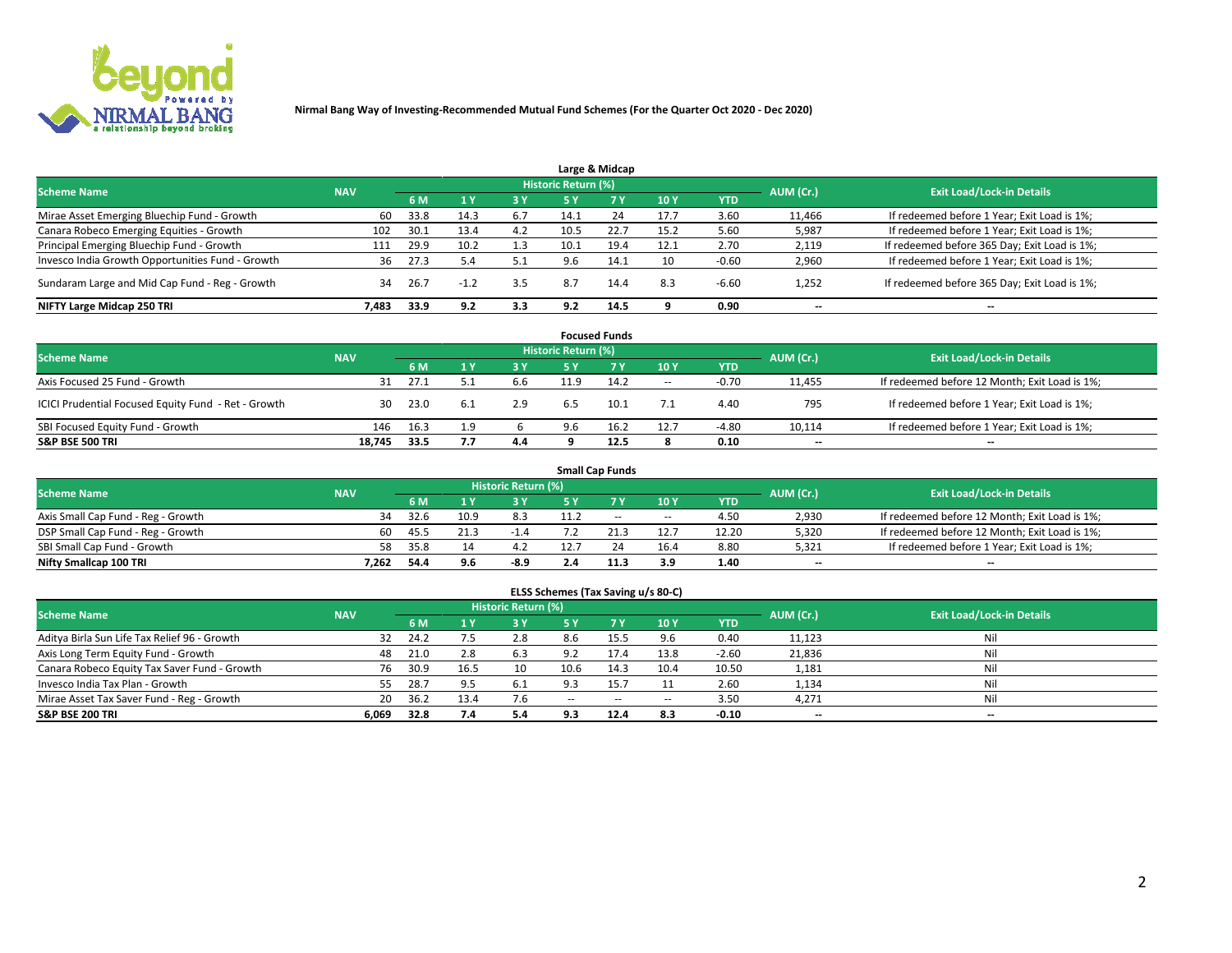

| <b>Solution Oriented</b>                                  |            |      |                       |                     |      |            |                          |            |                          |                                                                                                                                                           |  |  |
|-----------------------------------------------------------|------------|------|-----------------------|---------------------|------|------------|--------------------------|------------|--------------------------|-----------------------------------------------------------------------------------------------------------------------------------------------------------|--|--|
| <b>Scheme Name</b>                                        | <b>NAV</b> |      |                       | Historic Return (%) |      |            |                          |            | AUM (Cr.)                | <b>Exit Load/Lock-in Details</b>                                                                                                                          |  |  |
|                                                           |            | 6 M  | $\sqrt{1}$ $\sqrt{7}$ | 3 Y                 | 5 Y  | <b>7 Y</b> | 10Y                      | <b>YTD</b> |                          |                                                                                                                                                           |  |  |
| <b>HDFC Childrens Gift Fund</b>                           | 130        | 29.4 | 8.9                   | 5.4                 | 9.2  | 13.6       | 11.8                     | 4.10       | 3,387                    | If redeemed before 1 Year; Exit Load is 3%; If redeemed bet. 1 Year<br>to 2 Year; Exit Load is 2%; If redeemed bet. 2 Year to 3 Year; Exit<br>Load is 1%; |  |  |
| Tata Retirement Savings Fund - Moderate Plan - Reg        | 33         | 25.1 | 10.6                  | 4.6                 | 10.1 | 15.8       | $\overline{\phantom{a}}$ | 4.70       | 1,182                    | If redeemed before 61 Month; Exit Load is 1%;                                                                                                             |  |  |
| Tata Retirement Savings Fund - Progressive Plan -<br>Reg  | 32         | 28.0 | 9.6                   | 4.4                 | 11.2 | 15.4       | $\overline{\phantom{a}}$ | 3.00       | 818                      | If redeemed before 61 Month: Exit Load is 1%:                                                                                                             |  |  |
| Tata Retirement Savings Fund - Reg - Conservative<br>Plan | 22         | 11.8 | 9.8                   | 5.7                 | 8.1  | 9.9        | $\overline{\phantom{a}}$ | 7.30       | 147                      | If redeemed before 61 Month; Exit Load is 1%;                                                                                                             |  |  |
| <b>S&amp;P BSE 200 TRI</b>                                | 6.069      | 32.8 | 7.4                   | 5.4                 | 9.3  | 12.4       | 8.3                      | $-0.10$    | $\overline{\phantom{a}}$ | $\overline{\phantom{a}}$                                                                                                                                  |  |  |

| <b>Index Fund</b>                                  |            |      |       |                     |           |           |     |            |                                  |                                               |  |  |
|----------------------------------------------------|------------|------|-------|---------------------|-----------|-----------|-----|------------|----------------------------------|-----------------------------------------------|--|--|
| <b>Scheme Name</b>                                 | <b>NAV</b> |      |       | Historic Return (%) |           |           |     | AUM (Cr.)  | <b>Exit Load/Lock-in Details</b> |                                               |  |  |
|                                                    |            | 6 M  |       | <b>3 Y</b>          | <b>5Y</b> | <b>7Y</b> | 10Y | <b>YTD</b> |                                  |                                               |  |  |
| HDFC Index Fund-NIFTY 50 Plan                      | 109        | 33.2 |       | 6.3                 | 8.9       | 10.9      | 7.4 | $-1.60$    | 1,882                            | If redeemed before 3 Day; Exit Load is 0.25%; |  |  |
| ICICI Prudential Nifty Next 50 Index Fund - Growth | 24         | 19.3 |       | $-1.5$              | 6.8       | 12.6      | 7.5 | $-3.70$    | 804                              | Ni                                            |  |  |
| UTI Nifty Index Fund - Growth                      | 79         | 33.5 | - 6.1 | 6.5                 |           | 10.9      | 7.4 | $-1.30$    | 2,711                            | Ni                                            |  |  |
| Nifty 50 TRI                                       | 16,945     | 33.6 | 6.6   | 6.9                 | 9.5       | 11.4      | 8.1 | -0.80      | $- -$                            | $-$                                           |  |  |

| <b>Contra/Value Fund</b>              |            |      |     |                     |      |      |      |            |                          |                                             |  |  |
|---------------------------------------|------------|------|-----|---------------------|------|------|------|------------|--------------------------|---------------------------------------------|--|--|
| <b>Scheme Name</b>                    | <b>NAV</b> |      |     | Historic Return (%) |      |      |      |            | AUM (Cr.)                | <b>Exit Load/Lock-in Details</b>            |  |  |
|                                       |            | 6 M  |     | 2 V                 |      | ע ל  | 10Y  | <b>YTD</b> |                          |                                             |  |  |
| Invesco India Contra Fund - Growth    |            | 30.8 |     | 5.6                 | 10.7 |      | 11.1 | 3.30       | 4,967                    | If redeemed before 1 Year; Exit Load is 1%; |  |  |
| UTI Value Opportunities Fund - Growth | 64         | 29.4 | R Q |                     |      | 10.1 | 8.4  | $-0.10$    | 4,340                    | If redeemed before 1 Year; Exit Load is 1%; |  |  |
| <b>S&amp;P BSE 500 TRI</b>            | 18.745     | 33.5 |     | 4.4                 |      | 12.5 |      | 0.10       | $\overline{\phantom{a}}$ | $- -$                                       |  |  |

| Sector/Thematic                                        |            |      |         |                     |                          |        |                          |            |                          |                                               |  |  |  |
|--------------------------------------------------------|------------|------|---------|---------------------|--------------------------|--------|--------------------------|------------|--------------------------|-----------------------------------------------|--|--|--|
| <b>Scheme Name</b>                                     | <b>NAV</b> |      |         | Historic Return (%) |                          |        |                          |            | AUM (Cr.)                | <b>Exit Load/Lock-in Details</b>              |  |  |  |
|                                                        |            | 6 M  | 1Y      | 3 Y                 | <b>5Y</b>                | 7 Y    | 10Y                      | <b>YTD</b> |                          |                                               |  |  |  |
| Canara Robeco Consumer Trends Fund - Reg -             |            |      | 6.1     |                     |                          | 16.2   |                          | 1.60       | 412                      |                                               |  |  |  |
| Growth                                                 | 43         | 21.5 |         | 6.9                 | 11.1                     |        | 11.2                     |            |                          | If redeemed before 1 Year; Exit Load is 1%;   |  |  |  |
| Mirae Asset Great Consumer Fund - Growth               | 36         | 21.4 |         | 5.1                 | 10.4                     | 14.1   | $\!-$                    | $-4.60$    | 1,003                    | If redeemed before 1 Year; Exit Load is 1%;   |  |  |  |
| ICICI Prudential Technology Fund - Growth              | 87         | 85.4 | 47.9    | 27.3                | 15.8                     | 17.8   | 16.6                     | 49.50      | 692                      | If redeemed before 15 Day; Exit Load is 1%;   |  |  |  |
| Nippon India Pharma Fund - Growth                      | 231        | 32.5 | 65.4    | 20.5                | 8.3                      | 17.5   | 15.2                     | 51.90      | 3,911                    | If redeemed before 1 Month; Exit Load is 1%;  |  |  |  |
| BNP Paribas India Consumption Fund - Reg - Growth      | 13         | 16.4 |         | $\sim$              | $\overline{\phantom{a}}$ | $\sim$ | $\overline{\phantom{a}}$ | 1.00       | 547                      | If redeemed before 12 Month; Exit Load is 1%; |  |  |  |
| ICICI Prudential Banking and Financial Services Fund - | 53.        | 26.4 | $-14.3$ | $-4.3$              | 7.6                      | 14.7   | 9.7                      | $-24.60$   | 2,685                    | If redeemed before 15 Day; Exit Load is 1%;   |  |  |  |
| Retail - Growth                                        |            |      |         |                     |                          |        |                          |            |                          |                                               |  |  |  |
| <b>S&amp;P BSE 500 TRI</b>                             | 18.745     | 33.5 | 7.7     | 4.4                 |                          | 12.5   |                          | 0.10       | $\overline{\phantom{a}}$ | --                                            |  |  |  |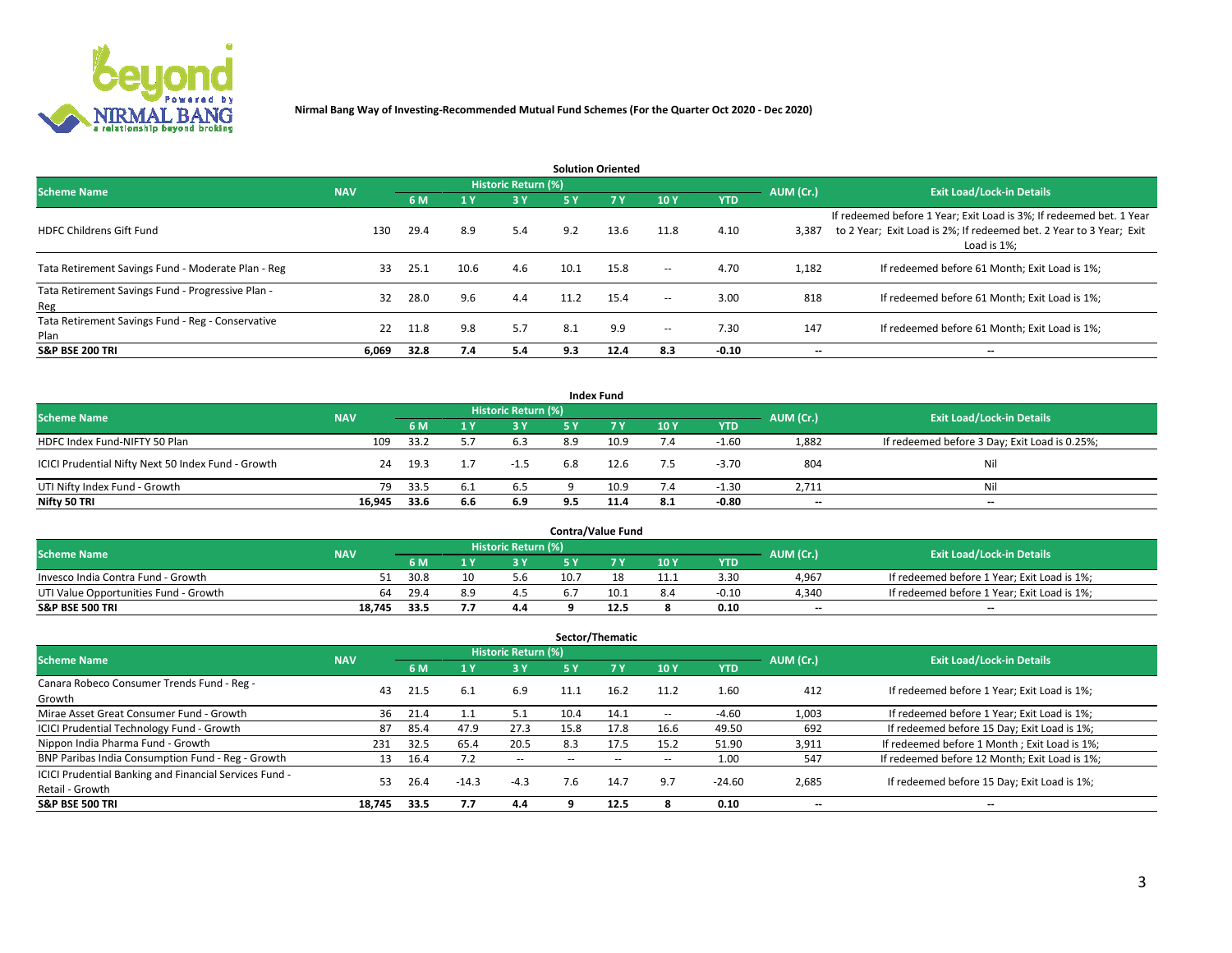

| <b>Dynamic Asset Allocation Funds</b>                      |            |      |      |                     |           |           |       |            |           |                                               |  |  |  |
|------------------------------------------------------------|------------|------|------|---------------------|-----------|-----------|-------|------------|-----------|-----------------------------------------------|--|--|--|
| <b>Scheme Name</b>                                         | <b>NAV</b> |      |      | Historic Return (%) |           |           |       |            | AUM (Cr.) | <b>Exit Load/Lock-in Details</b>              |  |  |  |
|                                                            |            | 6 M  |      | <b>3Y</b>           | <b>5Y</b> | <b>7Y</b> | 10Y   | <b>YTD</b> |           |                                               |  |  |  |
| ICICI Prudential Balanced Advantage Fund - Reg -<br>Growth | 39         | 22.4 |      | 6.2                 | 8.1       |           | 10.6  | 1.70       | 26,175    | If redeemed before 1 Year; Exit Load is 1%;   |  |  |  |
| Nippon India Balanced Advantage Fund - Growth              | 95         | 17.0 | 4.7  |                     | 7.5       | 11.4      | 8.1   | 0.40       | 2,812     | If redeemed before 12 Month; Exit Load is 1%; |  |  |  |
| Edelweiss Balanced Advantage Fund - Growth                 | 27         | 18.7 | 14.6 | 7.4                 |           | 10.6      | 8.9   | 10.20      | 1,585     | If redeemed before 365 Day; Exit Load is 1%;  |  |  |  |
| Kotak Balanced Advantage Fund - Reg - Growth               | 12         | 24.5 | 10.9 | $\sim$              | --        | $-$       | $- -$ | 6.10       | 4,528     | If redeemed before 1 Year; Exit Load is 1%;   |  |  |  |
| NIFTY 50 Hybrid Composite Debt 65:35 Index                 | 11.071     | 24.8 | 10.4 | 8.3                 | 9.8       | 11.2      | 8.8   | 4.80       | --        | --                                            |  |  |  |

| <b>Hybrid Aggressive</b>                        |            |           |                                  |     |     |       |        |            |        |                                               |  |  |  |  |
|-------------------------------------------------|------------|-----------|----------------------------------|-----|-----|-------|--------|------------|--------|-----------------------------------------------|--|--|--|--|
| <b>Scheme Name</b>                              | <b>NAV</b> | AUM (Cr.) | <b>Exit Load/Lock-in Details</b> |     |     |       |        |            |        |                                               |  |  |  |  |
|                                                 |            | 6 M       |                                  | 3 Y |     |       | 10Y    | <b>YTD</b> |        |                                               |  |  |  |  |
| Canara Robeco Equity Hybrid Fund - Growth       | 180        | 21.1      | 12.5                             | 7.8 |     | 14.3  | 10.8   | 6.90       | 3,438  | If redeemed before 1 Year; Exit Load is 1%;   |  |  |  |  |
| SBI Equity Hybrid Fund - Growth                 | 142        | 16.3      | 2.8                              | 5.5 | 8.4 | 13.8  | 10.1   | $-2.20$    | 31,226 | If redeemed before 12 Month; Exit Load is 1%; |  |  |  |  |
| Mirae Asset Hybrid - Equity Fund - Reg - Growth | 16         | 23.3      | 8.5                              | 5.9 | 9.9 | $- -$ | $\sim$ | 0.80       | 3,735  | If redeemed before 1 Year; Exit Load is 1%;   |  |  |  |  |
| ICICI Prudential Equity & Debt Fund - Growth    | 125        | 10.4      | $-4.5$                           | 0.3 | 6.3 |       | 10.2   | $-11.00$   | 16,099 | If redeemed before 1 Year; Exit Load is 1%;   |  |  |  |  |
| NIFTY 50 Hybrid Composite Debt 65:35 Index      | 11,071     | 24.8      | 10.4                             | 8.3 | 9.8 |       | 8.8    | 4.80       | $- -$  | $\overline{\phantom{a}}$                      |  |  |  |  |

|                                         |            |                                  |      |      |      | Gold |                          |            |       |                                                                  |
|-----------------------------------------|------------|----------------------------------|------|------|------|------|--------------------------|------------|-------|------------------------------------------------------------------|
| <b>Scheme Name</b>                      | AUM (Cr.)  | <b>Exit Load/Lock-in Details</b> |      |      |      |      |                          |            |       |                                                                  |
|                                         | <b>NAV</b> | 6 M                              |      | 3 Y  | 5 ٧  |      | 10Y                      | <b>YTD</b> |       |                                                                  |
| <b>HDFC Gold Fund - Growth</b>          | 16         | 3.0                              |      | 17.7 |      | 6.2  |                          | 28.80      | 939   | If redeemed before 6 Months; Exit Load is 2%; If redeemed bet. 6 |
|                                         |            |                                  |      |      |      |      | $\overline{\phantom{a}}$ |            |       | Months to 12 Months; Exit Load is 1%;                            |
| Kotak Gold Fund - Reg - Growth          |            |                                  |      | 18.2 |      | 6.2  | $\overline{\phantom{a}}$ | 27.80      | 715   | If redeemed before 1 Year; Exit Load is 1%;                      |
| Nippon India Gold Savings Fund - Growth | 21         | 3.7                              | 30.4 | 17.3 | 11.8 |      | $\overline{\phantom{a}}$ | 27.90      | 1,264 | If redeemed before 15 Day; Exit Load is 1%;                      |
| <b>Prices of Gold</b>                   | 50.467     | $-$                              | 31.4 | 19.3 | 13.6 |      | 9.8                      | 29.20      | --    | $\overline{\phantom{a}}$                                         |

| <b>Arbitrage Fund</b>                      |            |           |                                  |  |     |     |       |                          |            |        |                                                 |  |  |  |
|--------------------------------------------|------------|-----------|----------------------------------|--|-----|-----|-------|--------------------------|------------|--------|-------------------------------------------------|--|--|--|
| <b>Scheme Name</b>                         | <b>NAV</b> | AUM (Cr.) | <b>Exit Load/Lock-in Details</b> |  |     |     |       |                          |            |        |                                                 |  |  |  |
|                                            |            |           | 1 M                              |  | 6 M | 1 Y |       | 3 Y                      | <b>YTD</b> |        |                                                 |  |  |  |
| IDFC Arbitrage Fund - Reg - Growth         |            | 25        | 43                               |  |     |     |       |                          | 3.90       | 7,164  | If redeemed before 1 Month; Exit Load is 0.25%; |  |  |  |
| Kotak Equity Arbitrage Fund - Reg - Growth |            | 29        | 4.0                              |  | 3.8 |     |       |                          | 4.50       | 15,111 | If redeemed before 30 Day; Exit Load is 0.25%;  |  |  |  |
| Tata Arbitrage Fund - Reg - Growth         |            |           | 4.4                              |  | 4.4 |     | $- -$ | $\overline{\phantom{a}}$ | 5.20       | 2,093  | If redeemed before 30 Day; Exit Load is 0.25%;  |  |  |  |
| Nippon India Arbitrage Fund - Growth       |            | 21        |                                  |  |     |     |       |                          | 4.50       | 7,168  | If redeemed before 1 Month; Exit Load is 0.25%; |  |  |  |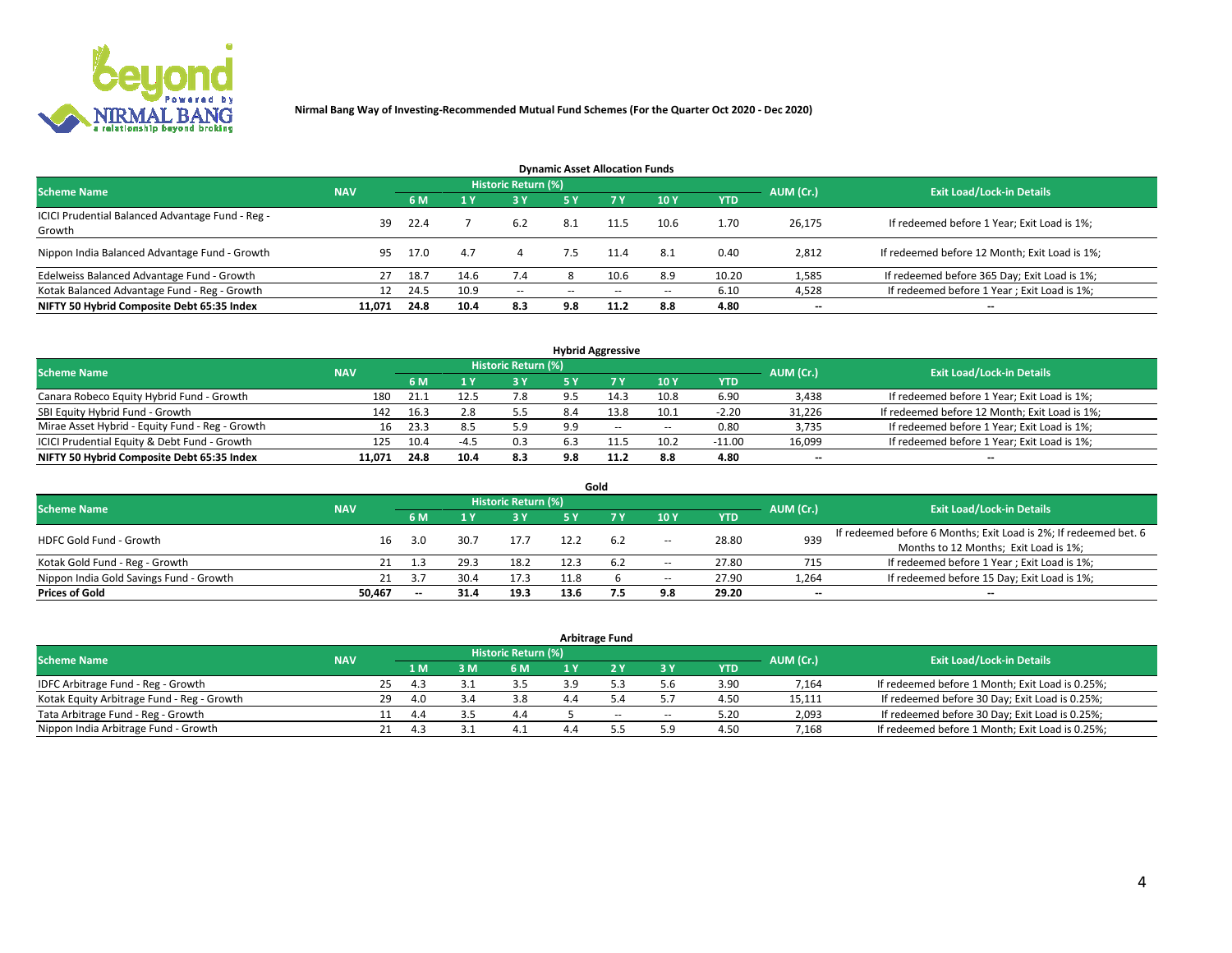

| <b>Overnight Fund</b>                          |            |     |     |                            |     |               |            |                          |           |                                  |  |  |  |
|------------------------------------------------|------------|-----|-----|----------------------------|-----|---------------|------------|--------------------------|-----------|----------------------------------|--|--|--|
| <b>Scheme Name</b>                             | <b>NAV</b> |     |     | <b>Historic Return (%)</b> |     |               | <b>YTM</b> | Avg                      | AUM (Cr.) | <b>Exit Load/Lock-in Details</b> |  |  |  |
|                                                |            | 1 W | 2 W | 1 M                        | 3M  |               |            | <b>Maturity</b>          |           |                                  |  |  |  |
| IDFC Overnight Fund - Reg - Growth             | 1,081      | 3.0 |     |                            |     | $3.6^{\circ}$ | 3.26       | 0.00                     | 2,675     | Nil                              |  |  |  |
| Tata Overnight Fund - Reg - Growth             | 1,069      | 3.1 |     | 3.1                        |     |               | 3.2713     | 0.00                     | 2,131     | Nil                              |  |  |  |
| SBI Overnight Fund - Growth                    | 3,276      | 3.1 |     | 3.1                        |     |               | 3.04       | $\hspace{0.05cm} \ldots$ | 12,932    | Nil                              |  |  |  |
| ICICI Prudential Overnight Fund - Reg - Growth | 109        | 3.0 |     |                            |     |               | 3.05       | $\sim$                   | 8,340     | Nil                              |  |  |  |
| Nippon India Overnight Fund - Reg - Growth     | 109        |     |     |                            |     | េន            | 3.22522    | 0.00                     | 4,459     | Nil                              |  |  |  |
| <b>CRISIL Liquid Fund Index</b>                | $- -$      | 4.0 |     | 3.9                        | 3.9 |               | $- -$      | $\overline{\phantom{a}}$ | $- -$     | --                               |  |  |  |

| <b>Liquid Funds</b>                              |                          |           |     |                            |      |              |                          |                          |                          |                                  |  |  |  |  |
|--------------------------------------------------|--------------------------|-----------|-----|----------------------------|------|--------------|--------------------------|--------------------------|--------------------------|----------------------------------|--|--|--|--|
| <b>Scheme Name</b>                               | <b>NAV</b>               |           |     | <b>Historic Return (%)</b> |      |              | <b>YTM</b>               | Avg                      | AUM (Cr.)                | <b>Exit Load/Lock-in Details</b> |  |  |  |  |
|                                                  |                          | <b>1W</b> | 2 W | 1 M                        | 3 M. | $\sqrt{1}$ Y |                          | <b>Maturity</b>          |                          |                                  |  |  |  |  |
| Aditya Birla Sun Life Liquid Fund - Reg - Growth | 325                      | 3.4       | 3.3 | 3.4                        |      | 4.8          | 3.39                     | 0.13                     | 32,611                   | *Ref Footnote                    |  |  |  |  |
| ICICI Prudential Liquid Fund - Reg - Growth      | 299                      | 3.5       | 3.4 | 3.4                        | 3.2  | 4.7          | 3.42                     | 0.12                     | 44,170                   | *Ref Footnote                    |  |  |  |  |
| Kotak Liquid Fund - Reg - Growth                 | 4,084                    | 3.4       | 3.4 | 3.4                        | 27   | 4.6          | 3.39                     | 0.13                     | 27,682                   | *Ref Footnote                    |  |  |  |  |
| Nippon India Liquid Fund - Growth                | 4,928                    | 3.4       | 3.4 | 3.4                        |      | 4.           | 3.37532                  | 0.14                     | 24,930                   | *Ref Footnote                    |  |  |  |  |
| Mahindra Manulife Liquid Fund - Reg - Growth     | 1,310                    | 3.6       |     | 3.5                        | 3.4  | 4.8          | 3.55                     | 0.15                     | 2,062                    | *Ref Footnote                    |  |  |  |  |
| <b>CRISIL Liquid Fund Index</b>                  | $\overline{\phantom{a}}$ | 4.0       |     | 3.9                        | 3.9  | 5.1          | $\overline{\phantom{a}}$ | $\overline{\phantom{a}}$ | $\overline{\phantom{a}}$ | $-$                              |  |  |  |  |

|                                                   |            |      |     |                     |     | <b>Ultra Short Fund</b>                        |                          |                          |           |                                  |
|---------------------------------------------------|------------|------|-----|---------------------|-----|------------------------------------------------|--------------------------|--------------------------|-----------|----------------------------------|
| <b>Scheme Name</b>                                | <b>NAV</b> |      |     | Historic Return (%) |     |                                                | <b>YTM</b>               | Avg                      | AUM (Cr.) | <b>Exit Load/Lock-in Details</b> |
|                                                   |            | 1 M  | sм  | 6 M                 | 1 Y | $\sqrt{3}$ Y                                   |                          | <b>Maturity</b>          |           |                                  |
| HDFC Ultra Short Term Fund - Reg - Growth         | 12         | 5.6  |     | 7.7                 | 6.7 | $\hspace{0.1mm}-\hspace{0.1mm}-\hspace{0.1mm}$ | 4.41093                  | 0.50                     | 11,967    | Nil                              |
| ICICI Prudential Ultra Short Term Fund - Growth   | 21         | 6.8  |     | 7.6                 |     |                                                | 5.24                     | 0.50                     | 7,413     | Nil                              |
| Axis Ultra Short Term Fund - Reg - Growth         | 12         | -5.4 | 4.3 | 5.6                 | 5.8 | $- -$                                          | 4.49                     | 0.53                     | 3,871     | Nil                              |
| Aditya Birla Sun Life Savings Fund - Reg - Growth | 415        | 6.9  | 5.6 | 8.8                 | 7.4 |                                                | 4.51                     | 0.55                     | 14,532    | Nil                              |
| <b>NIFTY Ultra Short Duration Debt Index</b>      | 4.186      | 4.3  | 4.1 | 5.8                 | 6.1 | 7.3                                            | $\overline{\phantom{a}}$ | $\overline{\phantom{a}}$ | $- -$     | $-$                              |

|                                                  |                          |     |     |                            | <b>Money Market Fund</b> |                               |            |                          |                          |                                               |
|--------------------------------------------------|--------------------------|-----|-----|----------------------------|--------------------------|-------------------------------|------------|--------------------------|--------------------------|-----------------------------------------------|
| <b>Scheme Name</b>                               | <b>NAV</b>               |     |     | <b>Historic Return (%)</b> |                          |                               | <b>YTM</b> | Avg                      | AUM (Cr.)                | <b>Exit Load/Lock-in Details</b>              |
|                                                  |                          | 1 M | ١M  | 6 M                        | 1 Y                      | $\overline{3}$ $\overline{V}$ |            | <b>Maturity</b>          |                          |                                               |
| Aditya Birla Sun Life Money Manager Fund - Reg - | 280                      | 5.1 | 4.4 | 7.7                        |                          |                               |            | 0.42                     | 9,629                    | Nil                                           |
| Growth                                           |                          |     |     |                            |                          |                               |            |                          |                          |                                               |
| SBI Savings Fund - Growth                        | 32                       | 4.7 | 4.2 | 6.6                        | 6.2                      | 6.9                           | 4.04       | $\sim$                   | 21,035                   | If redeemed before 3 Days; Exit Load is 0.1%; |
| HDFC Money Market Fund - Growth                  | 4,345                    | 4.8 | 4.4 |                            |                          |                               | 3.94059    | 0.39                     | 10,543                   | Nil                                           |
| Tata Money Market Fund - Reg - Growth            | 3,575                    | 5.1 | 4.5 | 7.4                        | 6.8                      | 4.9                           | 4.07707    | 0.39                     | 632                      | Nil                                           |
| <b>CRISIL Liquid Fund Index</b>                  | $\overline{\phantom{a}}$ | 3.9 | 3.9 | 4.4                        | 5.1                      | $\overline{\phantom{a}}$      | --         | $\overline{\phantom{a}}$ | $\overline{\phantom{a}}$ | $\overline{\phantom{a}}$                      |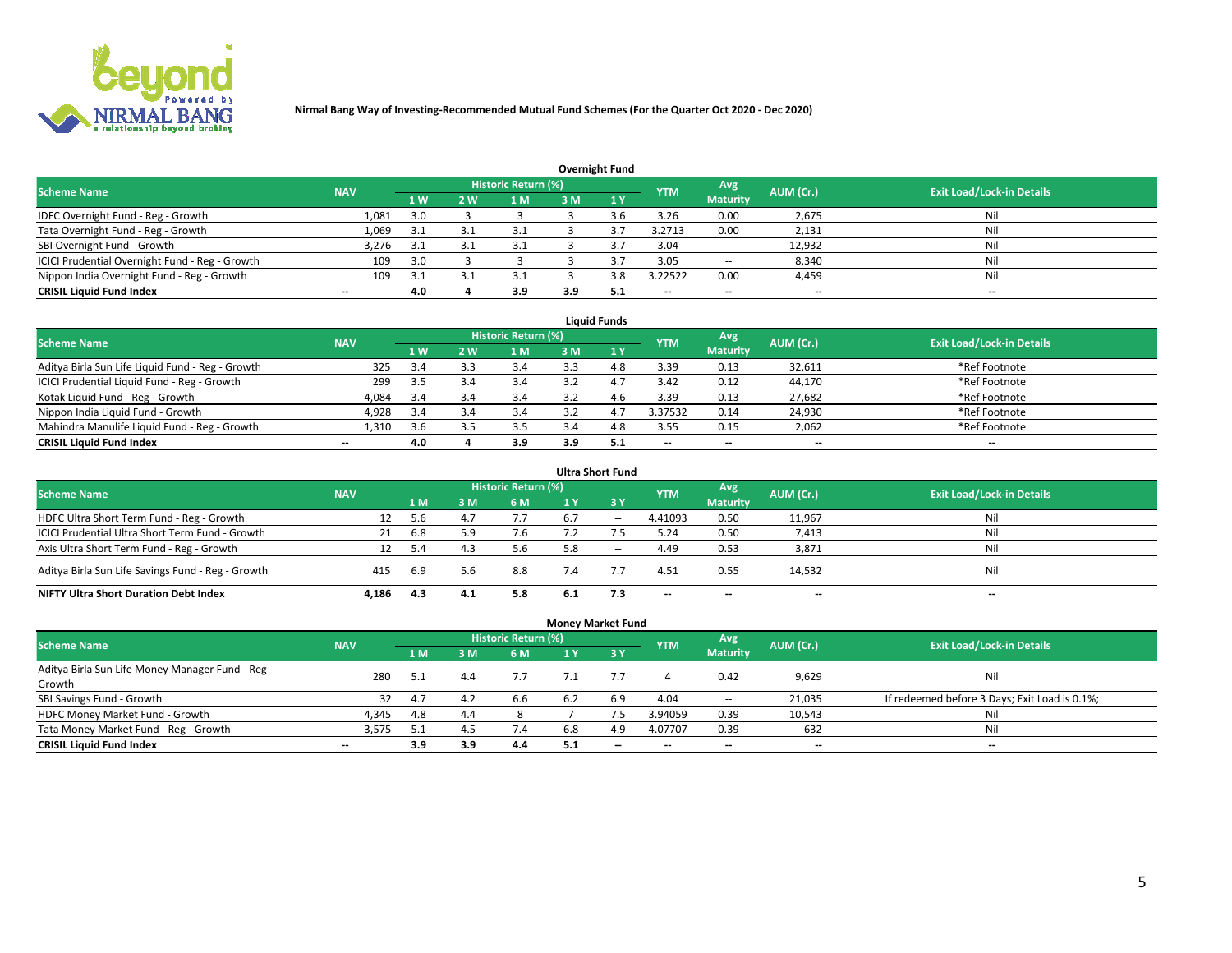

| <b>Short Term Fund</b>                    |            |    |      |     |                            |      |     |            |                 |           |                                  |  |  |  |
|-------------------------------------------|------------|----|------|-----|----------------------------|------|-----|------------|-----------------|-----------|----------------------------------|--|--|--|
| <b>Scheme Name</b>                        | <b>NAV</b> |    |      |     | <b>Historic Return (%)</b> |      |     | <b>YTM</b> | Avg             | AUM (Cr.) | <b>Exit Load/Lock-in Details</b> |  |  |  |
|                                           |            |    | 1 M. | 3 M | 6 M                        | 1 V  |     |            | <b>Maturity</b> |           |                                  |  |  |  |
| HDFC Short Term Debt Fund - Growth        |            | 24 | 14.4 | b.b | 15.3                       |      | 8.9 | 6.22       | 3.73            | 13.569    | Nil                              |  |  |  |
| Nippon India Short Term Fund - Growth     |            | 40 | 14.1 |     | 12.4                       |      |     | 5.61       | 2.67            | 8,637     | Nil                              |  |  |  |
| ICICI Prudential Short Term Fund - Growth |            | 45 | 13.8 |     | 14.9                       | 10.9 |     | 5.83       | 3.97            | 18.946    | Nil                              |  |  |  |

| <b>Low Duration Fund</b>                     |            |             |  |                     |     |  |            |                 |           |                                  |  |  |  |  |
|----------------------------------------------|------------|-------------|--|---------------------|-----|--|------------|-----------------|-----------|----------------------------------|--|--|--|--|
| <b>Scheme Name</b>                           | <b>NAV</b> |             |  | Historic Return (%) |     |  | <b>YTM</b> | Avg             | AUM (Cr.) | <b>Exit Load/Lock-in Details</b> |  |  |  |  |
|                                              |            | 1 M         |  | '6 M                |     |  |            | <b>Maturity</b> |           |                                  |  |  |  |  |
| HDFC Low Duration Fund - Growth              | 44         | -9.9        |  | 10.1                |     |  | 3.36288    | 1.24            | 16.796    | Nil                              |  |  |  |  |
| ICICI Prudential Savings Fund - Reg - Growth | 408        | $Q \Lambda$ |  |                     | 8.6 |  | 4.94       | 1.76            | 19,922    | Nil                              |  |  |  |  |
| Kotak Low Duration Fund - Std - Growth       | 2,586      | 8.5         |  | 10.1                |     |  |            | 1.25            | 8,418     | Nil                              |  |  |  |  |

| <b>Banking &amp; PSU Bond Funds</b>                 |            |    |      |      |                     |      |     |            |                 |           |                                  |  |  |  |
|-----------------------------------------------------|------------|----|------|------|---------------------|------|-----|------------|-----------------|-----------|----------------------------------|--|--|--|
| <b>Scheme Name</b>                                  | <b>NAV</b> |    |      |      | Historic Return (%) |      |     | <b>YTM</b> | Avg             | AUM (Cr.) | <b>Exit Load/Lock-in Details</b> |  |  |  |
|                                                     |            |    | 1 M  | NMN. | 6 M                 |      |     |            | <b>Maturity</b> |           |                                  |  |  |  |
| HDFC Banking and PSU Debt Fund - Reg - Growth       |            | 18 | 14.1 |      | 14.5                | 10.8 |     | 6.07       | 3.81            | 9,329     | Nil                              |  |  |  |
| Kotak Banking and PSU Debt Fund - Reg - Growth      |            | 50 | 13.6 |      | 14.4                | 10.8 | 8.8 | 5.83       | 3.87            | 9,277     | Nil                              |  |  |  |
| Nippon India Banking & PSU Debt Fund - Reg - Growth |            | 16 | 14.5 |      | 14.7                |      | 8.8 | 5.17384    | 3.45            | 6.429     | Nil                              |  |  |  |

| <b>Corporate Bond Funds</b>                         |            |      |     |      |      |     |            |                        |           |                                  |  |
|-----------------------------------------------------|------------|------|-----|------|------|-----|------------|------------------------|-----------|----------------------------------|--|
| <b>Scheme Name</b>                                  | <b>NAV</b> |      |     |      |      |     | <b>YTM</b> | Avg<br><b>Maturity</b> | AUM (Cr.) | <b>Exit Load/Lock-in Details</b> |  |
|                                                     |            | 1 M  | ያ M | 6 M  | 1 Y  |     |            |                        |           |                                  |  |
| ICICI Prudential Corporate Bond Fund - Reg - Growth | 22         | 13.1 | 5.6 | 14.6 | 10.8 | 8.5 | 5.4        | 4.09                   | 15,201    | Nil                              |  |
| IDFC Corporate Bond Fund - Reg - Growth             | 15         | 16.9 | 4.6 | 16.9 |      | 8.3 | 5.63       | 3.42                   | 18,236    | Nil                              |  |
| HDFC Corporate Bond Fund - Growth                   | 25         | 16.2 |     | 16.2 | 11.6 |     | 5.75637    | 4.61                   | 20,526    | Nil                              |  |
| Kotak Corporate Bond Fund - Std - Growth            | 2.854      | 13.3 | 6.6 | 12.7 | 9.8  | 8.7 | 5.36       | 2.27                   | 5,171     | Nil                              |  |

|                                                   |            |    |      |     |                            |      | <b>Credit Risk Fund</b> |            |                          |           |                                                                       |
|---------------------------------------------------|------------|----|------|-----|----------------------------|------|-------------------------|------------|--------------------------|-----------|-----------------------------------------------------------------------|
| <b>Scheme Name</b>                                | <b>NAV</b> |    |      |     | <b>Historic Return (%)</b> |      |                         | <b>YTM</b> | Avg                      | AUM (Cr.) | <b>Exit Load/Lock-in Details</b>                                      |
|                                                   |            |    | 1 M  | 3M  | 6 M                        |      | $'$ 3 $\overline{Y}$    |            | <b>Maturity</b>          |           |                                                                       |
| <b>ICICI Prudential Credit Risk Fund - Growth</b> |            | 23 | 13.0 | 9.2 | 11.5                       | 10.2 | -8.1                    | 8.63       | 3.01                     | 6,563     | If redeemed before 1 Year; Exit Load is 1%;                           |
| HDFC Credit Risk Debt Fund - Reg - Growth         |            |    | 16.2 | 9.6 | 11.8                       | 9.9  | 7.4                     | 9.58953    | 3.20                     | 6,189     | If redeemed before 12 Month; Exit Load is 1%; If redeemed bet. 12     |
|                                                   |            | 18 |      |     |                            |      |                         |            |                          |           | Month to 18 Month; Exit Load is 0.5%;                                 |
| SBI Credit Risk Fund - Growth                     |            |    |      |     |                            |      |                         |            |                          |           | If redeemed before 12 Month; Exit Load is 3%; If redeemed bet. 12     |
|                                                   |            | 33 | 16.8 | 9.2 | 11.9                       |      | 6.9                     | 8.09       | $\overline{\phantom{a}}$ |           | 3,721 Month to 24 Month; Exit Load is 1.5%; If redeemed bet. 24 Month |
|                                                   |            |    |      |     |                            |      |                         |            |                          |           | to 36 Month; Exit Load is 0.75%;                                      |